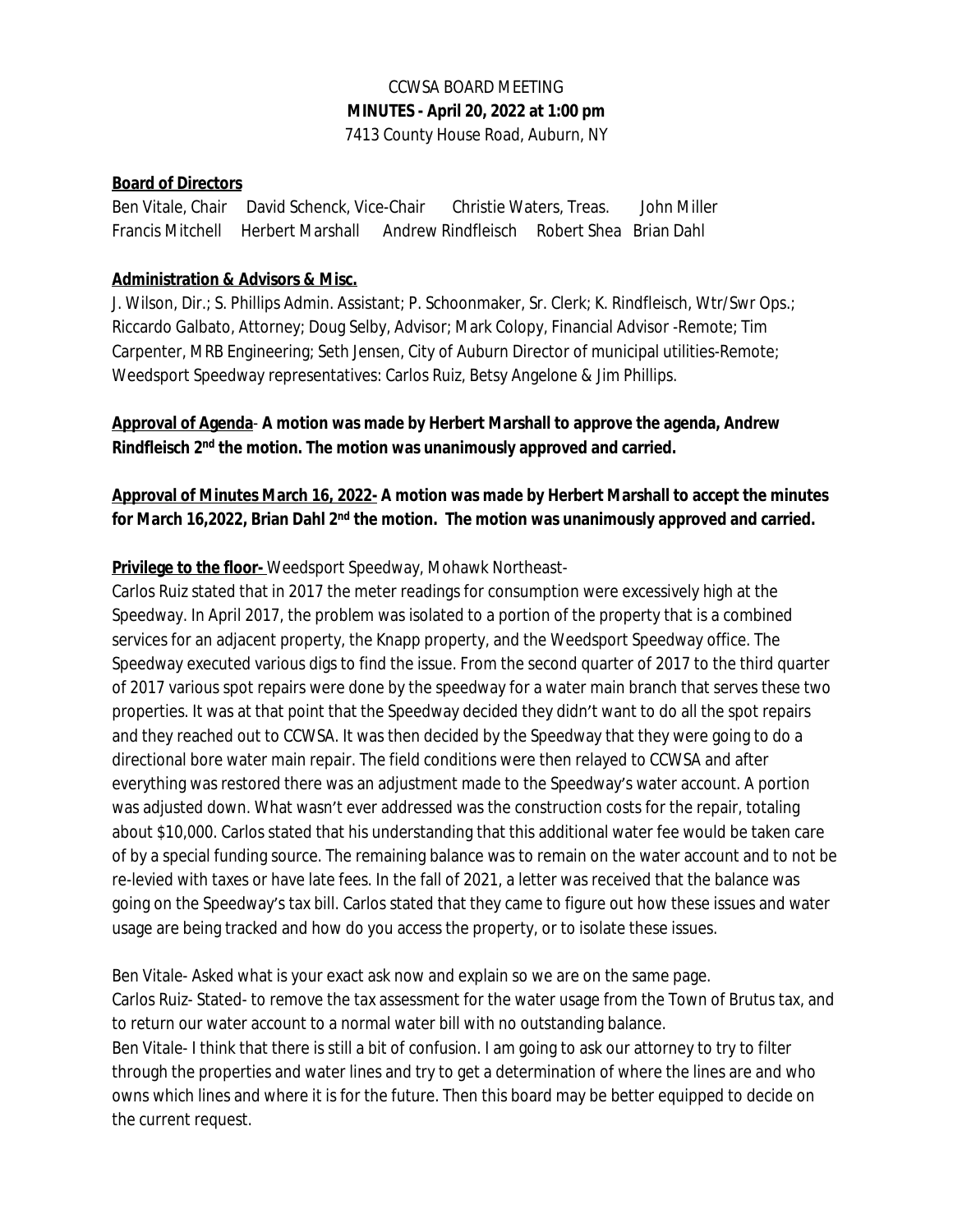Betsy (Vice President, Mohawk Northeast) requested that while that determination is being made that the speedway will not be accruing late fees.

Ben Vitale- We can't control the county and once it has been re-levied, we can't stop the tax late fees. Mr. Petrus (Legislator in Brutus) would be able to take care of that for you. I would encourage you to get a hold of him to help.

**Financial**- Christie Waters (Treasurer) & Francis Mitchell (Audit Cmte. Chair) Christie Waters stated that there are two additions to the unpaid bills. One is a total of three invoices for Riccardo Galbato: \$930, \$385, \$648. The second is for Port Byron tank and wheeling fee for \$18,892.50.

## **A motion was made by Christie Waters to pay the bills as presented with the addition of the Riccardo Galbato and Port Byron invoices. David Schenck 2nd the motion. The motion was unanimously approved and carried.**

Francis Mitchell- The reconciliation of the checking accounts were completed through March 31, 2022, and there were no exceptions taken to any of those accounts or transactions with just some minor allocations of fees, which has all been resolved.

# **A motion was made by Francis Mitchell to approve the reconciliations as presented today. Andrew Rindfleisch 2nd the motion. The motion was unanimously approved and carried.**

#### Quarterly reports- Francis Mitchell

I ask that these reports be looked over as presented for discussion and will ask to have the report approved at the next meeting. The Budget vs Actuals report was presented at the February board meeting as a Year End report FY21, for review by the members of the board.

## **A motion was made by Francis Mitchell to accept and approve the Budget vs Actual January - December 2021 report. David Schenck 2nd the motion. The motion was unanimously approved and carried.**

#### **Current Activities/ Project updates and Water Operations & County Sewer District 2, Operations**

(Jeanine Wilson, Karl Rindfleisch, Jay Sawyer)- - Karl Rindfleisch- Maintenance staff has been rebuilding and repairing hydrants. We are getting ready to start the restoration work on Centerport Rd and close that job up. We spent a fair amount of time up in Fair Haven; Jay had some broken wires, and we were up there helping him put in new wires. We also helped the Village of Fair Haven with some repairs and installing some water meter pits for them to meter properly. Also ended up at pump station 3 in Fair Haven to repair a bioxide line that had been originally installed very poorly.

Karl Rindfleisch- The truck we have now we keep all our tools in it, and we are sending guys in different directions, and we foresee more growth where this is going to be more of an issue. I would ask the board's approval to spend up to \$40,000 to buy a truck. We have looked at state bids and they are out at least eight months to complete a purchase.

Ben Vitale- If we could have a motion to approve up to \$40,000 to purchase a truck for CCWSA contingent upon the operations people and our Attorney producing a way to buy whatever they find.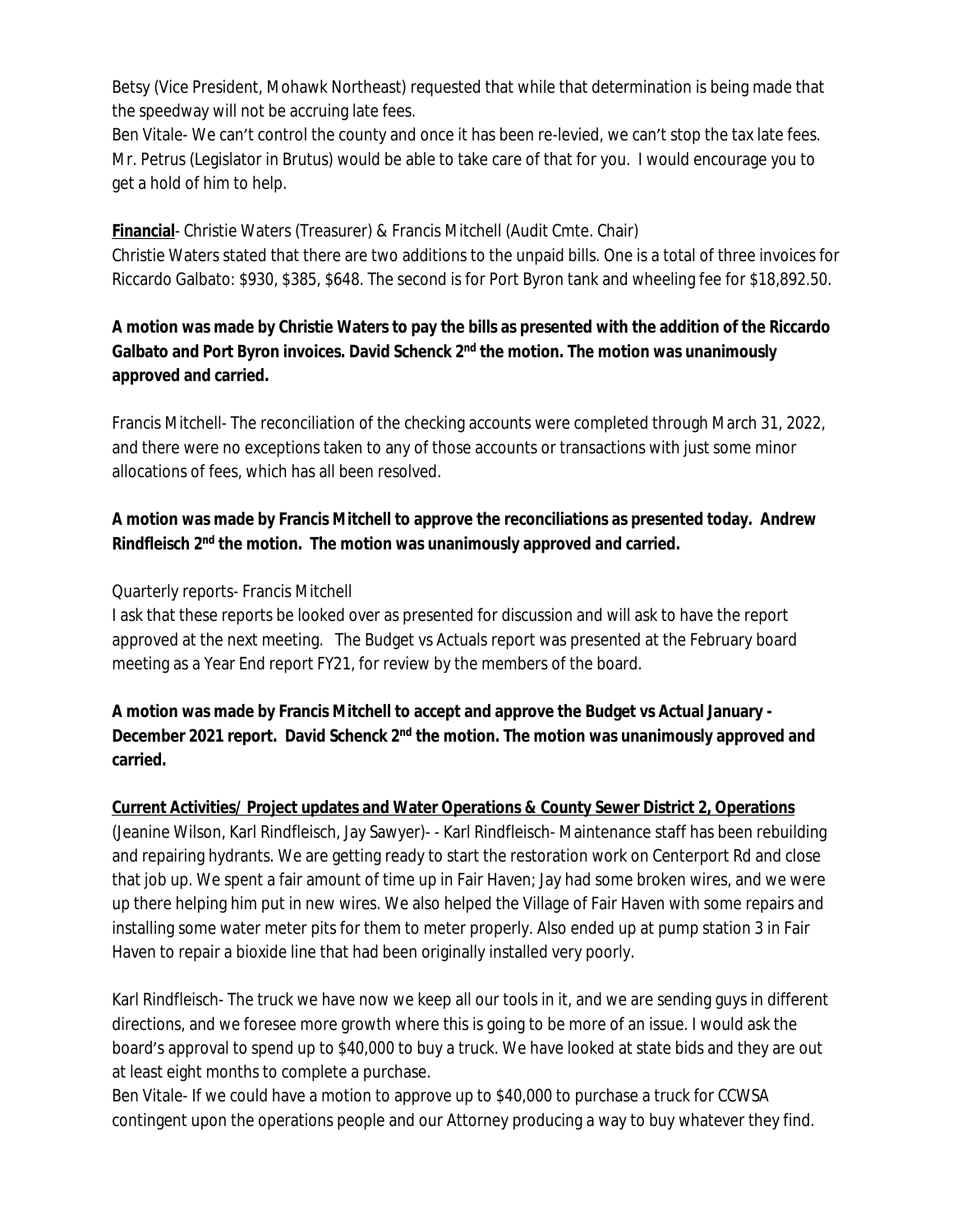**A motion was made by Herbert Marshall to give approval for the purchase of a used truck if they can do it the right way, reviewing state bids and providing documentation of research. David Schenck 2nd the motion. The motion was unanimously approved and carried.** 

# **County Infrastructure Report/Master Plan (Doug Selby, Tim Carpenter, MRB; Mark Colopy, FA) Map plan and report**-

Tim Carpenter- We distributed the SEQRA information to the list of distributed agencies. That went out by email with an ask date of May 20<sup>th</sup> for them to respond whether it is ok for this board to be the lead agency on this large project. We received a few comments back from some various agencies. The expectation is that we will receive a few more questions before May 20<sup>th</sup>. On May 25<sup>th</sup> it will be appropriate for this board to consider themselves the lead agency and can make a motion to be the lead agency. On May 25<sup>th</sup> we will be in a good position for the report, if we don't receive any substantial questions that require a response before moving forward. We can talk then and look at all the phases of the projects and determine if there will be any state or environmental impacts. If we decide then that there is nothing significant that we have talked about, then we will be able to move forward and potentially start the process for funding.

Jeanine Wilson- The SEQRA information was also sent to the County Attorney's and County Planning office's for review.

**Aurora sewer treatment plant analysis-** We completed the review of the wastewater treatment plant. This plant has had almost no upgrades since it was built in 1971. The DEC wouldn't allow 50,000-gallon upgrade until the plant was brought up to reasonable operating conditions for today. The plant runs great right now but anyone from DEC could walk in there and say that these things need to be done. This project would be a 7-million-dollar upgrade to complete.

**Wells College water treatment plant-** John Miller and Ben Vitale met with Wells College to discuss what the president of Wells wants to do as far as being in the water business. John Miller stated that Wells and the Village have had some communication issues, so he was asked to step in and ask those questions and to continue the conversation. John Miller asked Ben Vitale to step in and represent CCWSA. The director and Doug Selby also attended the meeting.

## **Finance/Project Mgmt. Committee Report (Herbert Marshall, Chair) Throop Waterline Project (Centerport, Sine, Reyer Rds.)-**

Tim Carpenter- Eric Ridley called and asked for a proposal for the funding application for the new water line in Throop, I think you have done a good job of switching it from your group to the Town; and they are considering a grant application to fund the project.

West Genesee St. Waterline connection, Engineering Proposal- A survey was completed about 2 weeks ago. One question remains with the department of transportation with how wide the easement is, this needs to be established so we don't build on someone else's property. As soon as that is figured out, we will complete the design of the water line and submit that to the department of health for approval. By the fall of this year, it should be in line for approval for a new line on West Genesee St.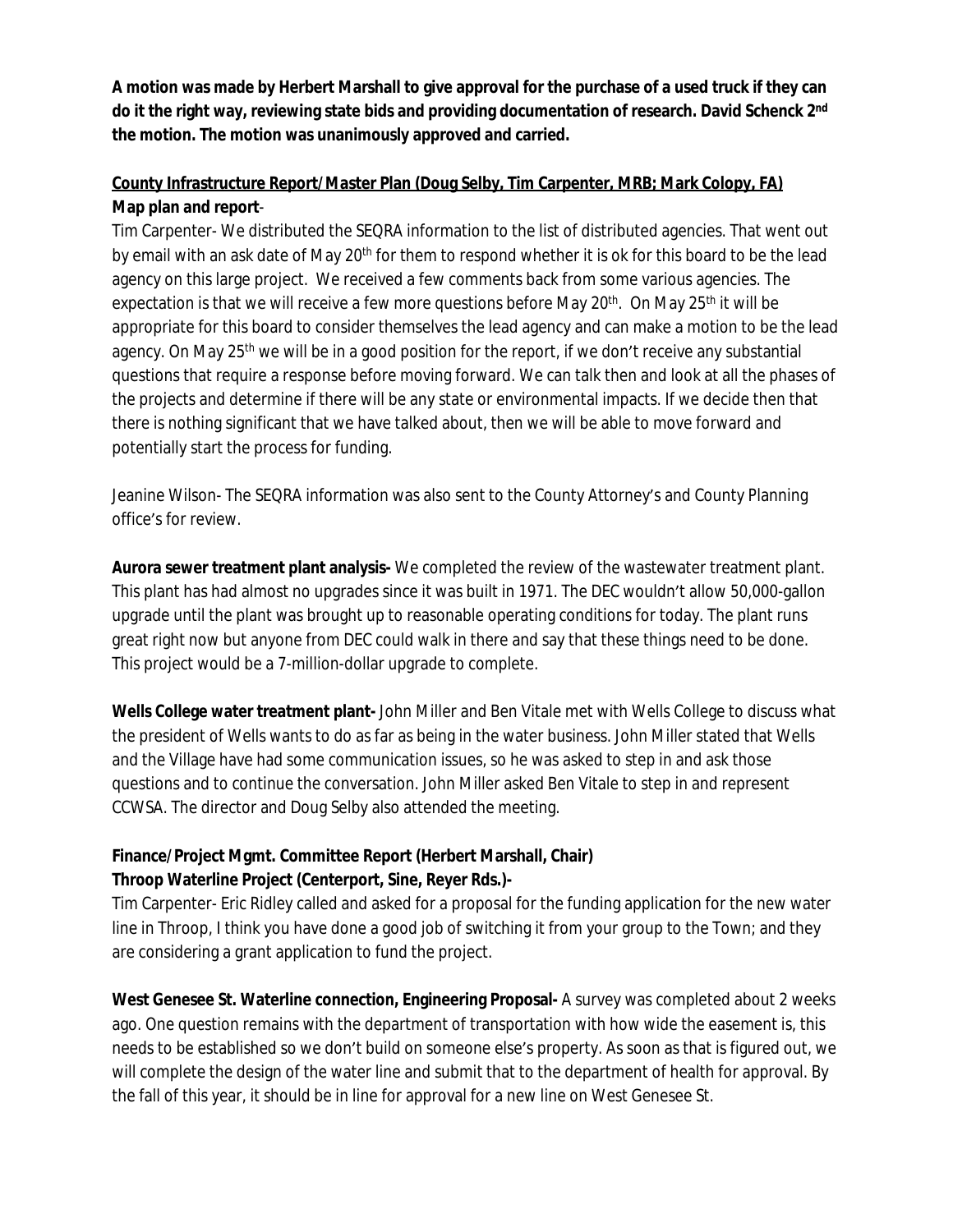Jeanine Wilson- I have been collaborating with Congressman Katko's office staff for funding consideration. The projects are: North Street connection to Auburn, West Genesee St. connection to Auburn, and the larger – Regional Water Project. We will see where it goes.

### **IDA, Aurelius- low pressure sewer project (Herbert Marshall)**

Herbert Marshall- The big grant that we applied for has a long timeline before known if approved. They (EDA) aren't going to consider whether they are going to accept the request until June and there is not going to be an answer until the fall. I am going to ask the county to put in all the money that we are short for it and the hope is to get that taken care of at the IDA meeting tomorrow. There is a conference call Friday April 22, 2022, with the guy who wrote the grant. There is a grant that was issued to us, and it had just been sitting. I talked them into keeping that grant money because it has been so long, they were going to cancel the grant. If the project is started by May then there is \$285,000 in grant funds to use toward the project. If that grant comes through, then the county can be paid back.

**Legal-** Attorney Galbato stated that everything he had has been addressed here today already with the exception of the water rate increase from the City of Auburn.

## **Personnel Committee Report- (David Schenck, Chair)**

Dave Schenck- We asked Jeanine to start outlining some tasks that she could do after August when she retires for her part time job that would help the Authority's transition. We discussed advertising for a director in that time frame. The current minimum qualifications are good as they are. Instead of advertising for a salary range we felt that we should put salary range based on experience and knowledge. Our committee liked the one page of duties of executive director from Wayne County Sewer and Water. We discussed working foreman as opposed to executive director of operations and to look into that. And to look into Civil Service and to see what we had to do for that. We discussed our people getting their water licenses. We talked about the pros and cons of executive director because it is Civil Service and competitive. Karl and Jeanine were going to speak with EOne about rebuilding grinder pumps. We talked about Sterling and Fair Haven. Jeanine, Karl, Bob, and I went up to Sterling and they really want us to take over their one water district now and they are going to build another one this year that they will need assistance with o&m, too. Fair Haven had a four-man crew that is down to two now, and they are asking for help. There is a lot of opportunity for operations work for CCWSA.

# **A motion was made by Christie Waters to move forward to approve personnel report and with the personnel committees' recommendations to advertise for Director position in May. Herbert Marshall 2 nd the motion. The motion was unanimously approved and carried.**

#### **New Business/Old Business Updates**

City of Auburn Rates- May 1<sup>st</sup> we will get the increase of water consumption, to be billed July 1 2022. A notice was sent to the quarterly customers.

Public hearing for May 25<sup>th</sup> and to announce the rate increase.

Seth Jensen was asked to submit the current increase as approved by the City Council.

**A motion was made by Dave Schenck to have the public hearing for the current water rate increase at the meeting to be held on May 25th. Andrew Rindfleisch 2nd the motion. The motion was unanimously approved and carried.**